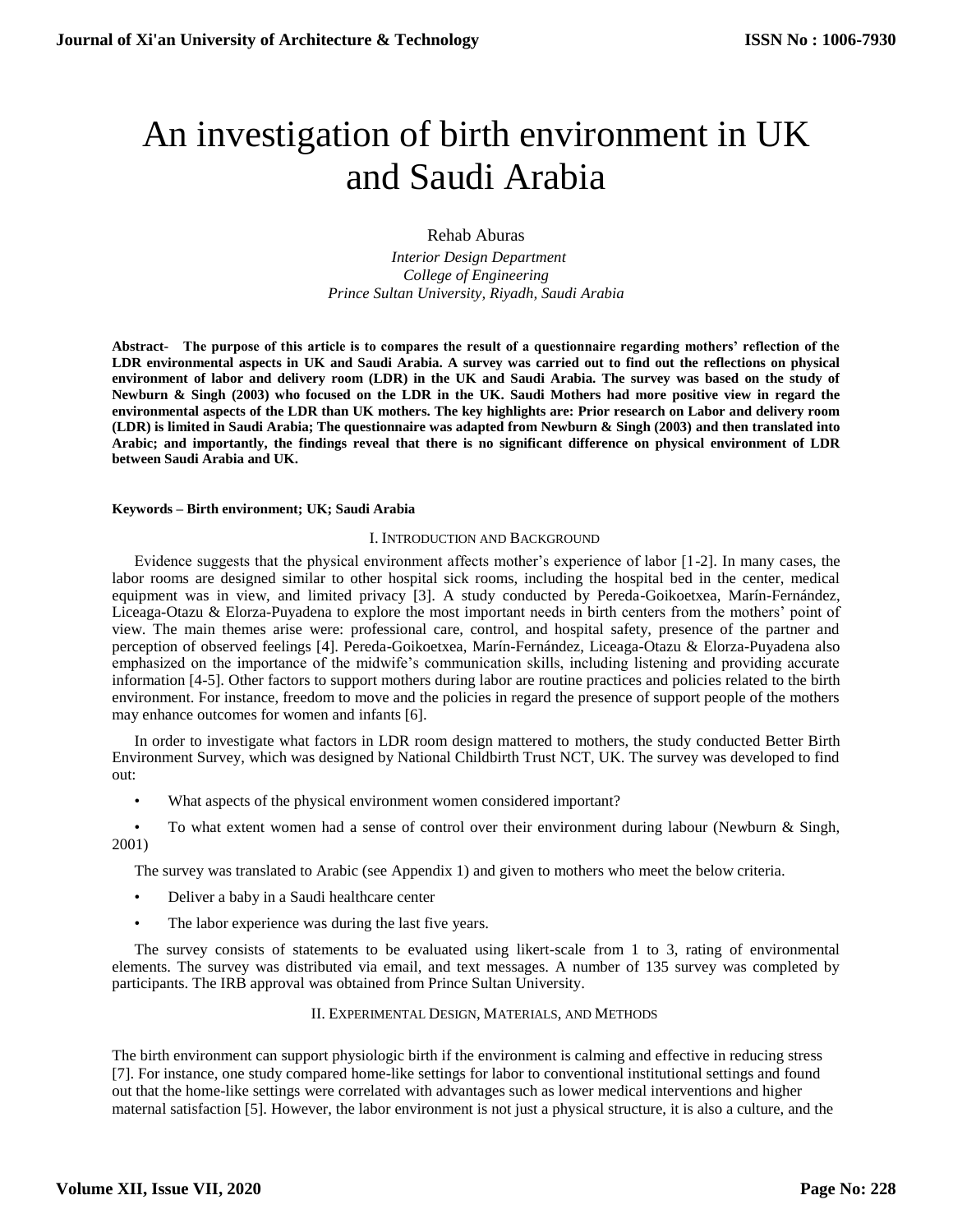care providers' philosophy, presence of a doula, and commitment of the nurses to provide support can impact the birth culture [7]. Another study found music therapy and breathing techniques correlate with higher PPI (Positive Presence Index questionnaire scores) [8].

To achieve the objective of the data article, the study has developed the following hypothesis under three models (UK and Saudi Arabia):

#### **Model I:**

| Null hypothesis:        | H <sub>0</sub> : $\mu_1 - \mu_2 = 0$                      |
|-------------------------|-----------------------------------------------------------|
| Alternative hypothesis: | H <sub>1</sub> : μ <sub>1</sub> - μ <sub>2</sub> $\neq$ 0 |

Where,

μ₁: mean of physical environment of labor and delivery rooms in Saudi Arabia;

 $\mu$ 2: mean of physical environment of labor and delivery rooms in UK;

Difference: μι - μ<sub>2</sub>

The study used IBM SPSS Statistics 25 to analyze the data. Table 1 shows the results of the Wilcoxon signed ranks test. It provides the information about mean rank, the sum of ranks for the positive and negative sign of comparing data [9].

### III. RESULTS

Regarding the Test Statistics (see Table 1), the significance level of p value is 0.745. This means that there is a 74.5% chance of finding the observed difference if null hypothesis is true. Since p value is greater than the  $p > .05$  (p = 0.745), and therefore the null hypothesis cannot be not rejected.

| <b>Table 1. Wilcoxon Signed Ranks Test</b> |                       |                           |           |              |  |  |
|--------------------------------------------|-----------------------|---------------------------|-----------|--------------|--|--|
|                                            |                       | N                         | Mean Rank | Sum of Ranks |  |  |
| SAUDI ARABIA - UK                          | Negative Ranks        | $13^{\rm a}$              | 10.50     | 136.50       |  |  |
|                                            | <b>Positive Ranks</b> | $\mathbf{Q}^{\mathbf{b}}$ | 12.94     | 116.50       |  |  |
|                                            | <b>Ties</b>           | 1 c                       |           |              |  |  |
|                                            | Total                 | 23                        |           |              |  |  |
| Z<br>$-.325$                               |                       |                           |           |              |  |  |
| .745<br>Asymp. Sig. (2-tailed)             |                       |                           |           |              |  |  |
| a. SAUDI ARABIA < UK                       |                       |                           |           |              |  |  |
| b. SAUDI_ARABIA > UK                       |                       |                           |           |              |  |  |
| c. SAUDI ARABIA = UK                       |                       |                           |           |              |  |  |

#### **Table 2. Sign Test**

 $\overline{N}$ 

| SAUDI ARABIA - UK                                       | Negative Differences <sup>a</sup> | 13 |  |  |
|---------------------------------------------------------|-----------------------------------|----|--|--|
|                                                         | Positive Differences <sup>b</sup> | Q  |  |  |
|                                                         | Ties <sup>c</sup>                 |    |  |  |
|                                                         | Total                             | 23 |  |  |
| Exact Sig. (2-tailed) .523 (Binomial distribution used) |                                   |    |  |  |
| a. SAUDI ARABIA < UK                                    |                                   |    |  |  |
| b. SAUDI ARABIA > UK                                    |                                   |    |  |  |
| c. SAUDI ARABIA = UK                                    |                                   |    |  |  |
|                                                         |                                   |    |  |  |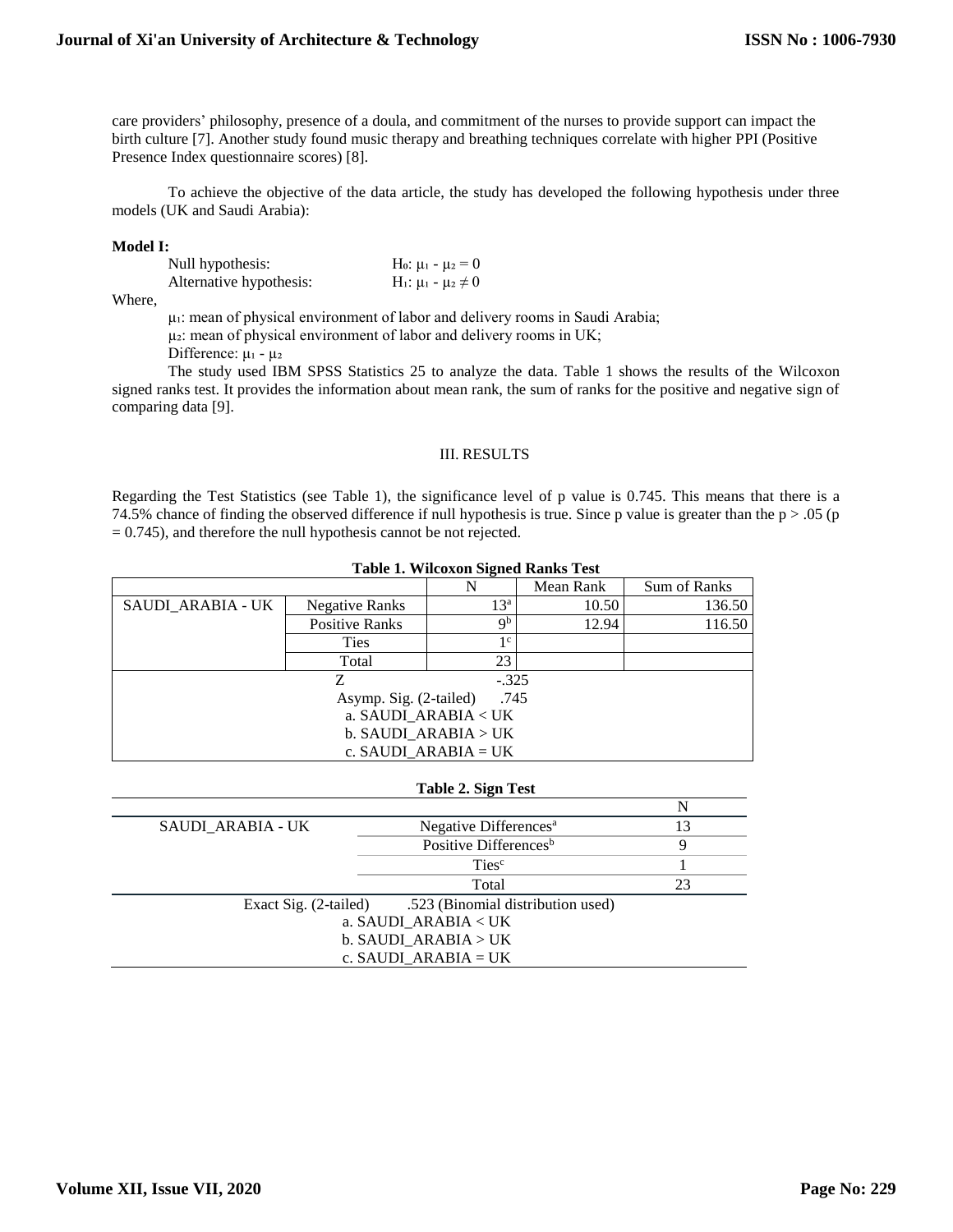|                                       | UK &                |  |
|---------------------------------------|---------------------|--|
|                                       | <b>SAUDI ARABIA</b> |  |
| <b>Distinct Values</b>                | 29                  |  |
| <b>Off-Diagonal Cases</b>             | 22                  |  |
| <b>Observed MH Statistic</b>          | 53.100              |  |
| Mean MH Statistic                     | 53.140              |  |
| <b>Std. Deviation of MH Statistic</b> | 1.032               |  |
| <b>Std. MH Statistic</b>              | $-.039$             |  |
| Asymp. Sig. (2-tailed                 | .969                |  |

## **Table 3. Marginal Homogeneity Test**

Table 2 also similar reports based on Sign Test. Since p value is greater than the  $p > .05$  ( $p = 0.523$ ), and therefore the null hypothesis cannot be not rejected.

Table 3 reports the marginal homogeneity test. Since p value is greater than the  $p > .05$  ( $p = 0.969$ ), and therefore the null hypothesis cannot be not rejected.

Figure 1 and 2 reports the mean rank comparison of physical environments between Saudi Arabia and UK. It is found that, the following areas were mostly highlighted by Saudi respondents (all of the items were rated above 2.5):

- En suite toilet
- Hospital bed
- Clean room
- En suite shower
- Homely looking room (not hospital like)
- Clock easily in view
- Not be in sight of or overlooked by others
- Able to control the temperature
- Able to control the brightness of the light
- Be able to stay in same room throughout

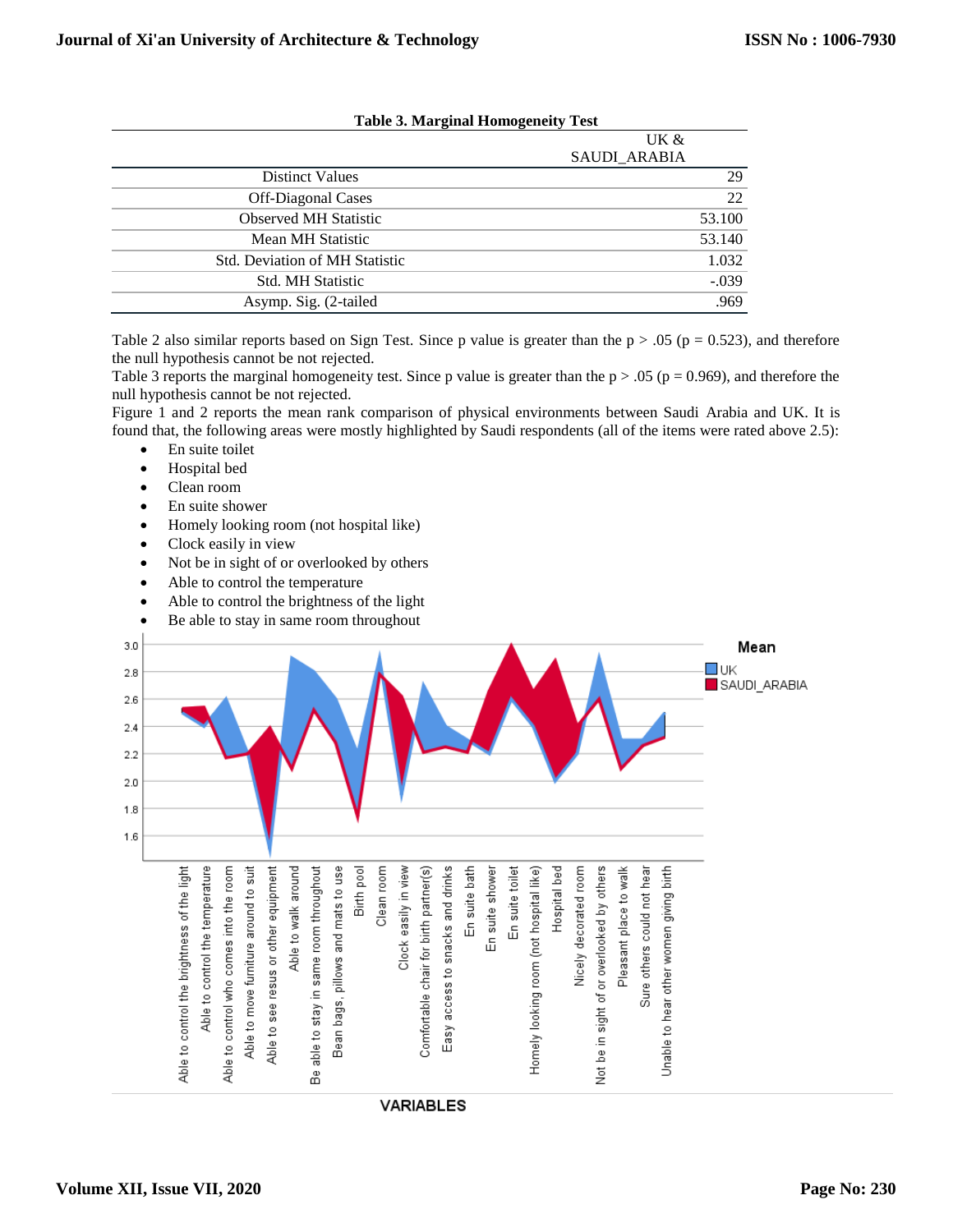**Fig. 1. Mean Comparison between UK and Saudi Arabia.** The blue color indicates UK data. The red color indicates Saudi Arabian data. The Y axis represents the rating of survey from 1 to 3 Likert scale as indicated in Appendix 1.

The least highlighted area was Pleasant place to walk and Birth pool. On the other hand, the respondents from the UK highlighted the following areas (all of the items were rated above 2.5):

- Clean room
- Able to walk around
- Not be in sight of or overlooked by others
- Be able to stay in same room throughout
- Comfortable chair for birth partner(s)
- En suite toilet
- Able to control who comes into the room
- Bean bags, pillows and mats to use
- Unable to hear other women giving birth
- Able to control the brightness of the light
	- The least highlighted area was: Hospital bed and Clock easily in view

The findings are consistent with prior studies. For instance Shakibazadeh et al. found that both women and healthcare providers found that providing comfortable, clean, and soothing labor environments with restricted visiting hours were helpful to promote respectful maternity care RMC. In addition, women from different countries indicated the need for sufficient access to medical and non‐medical technologies, in order to feel safe and encouraged [10]. On the contrary, women related their labor negative experiences to factors such as complications for mother or child, being seen or heard, and the pain experience and lack of control [11].



**SAUDI ARABIA**